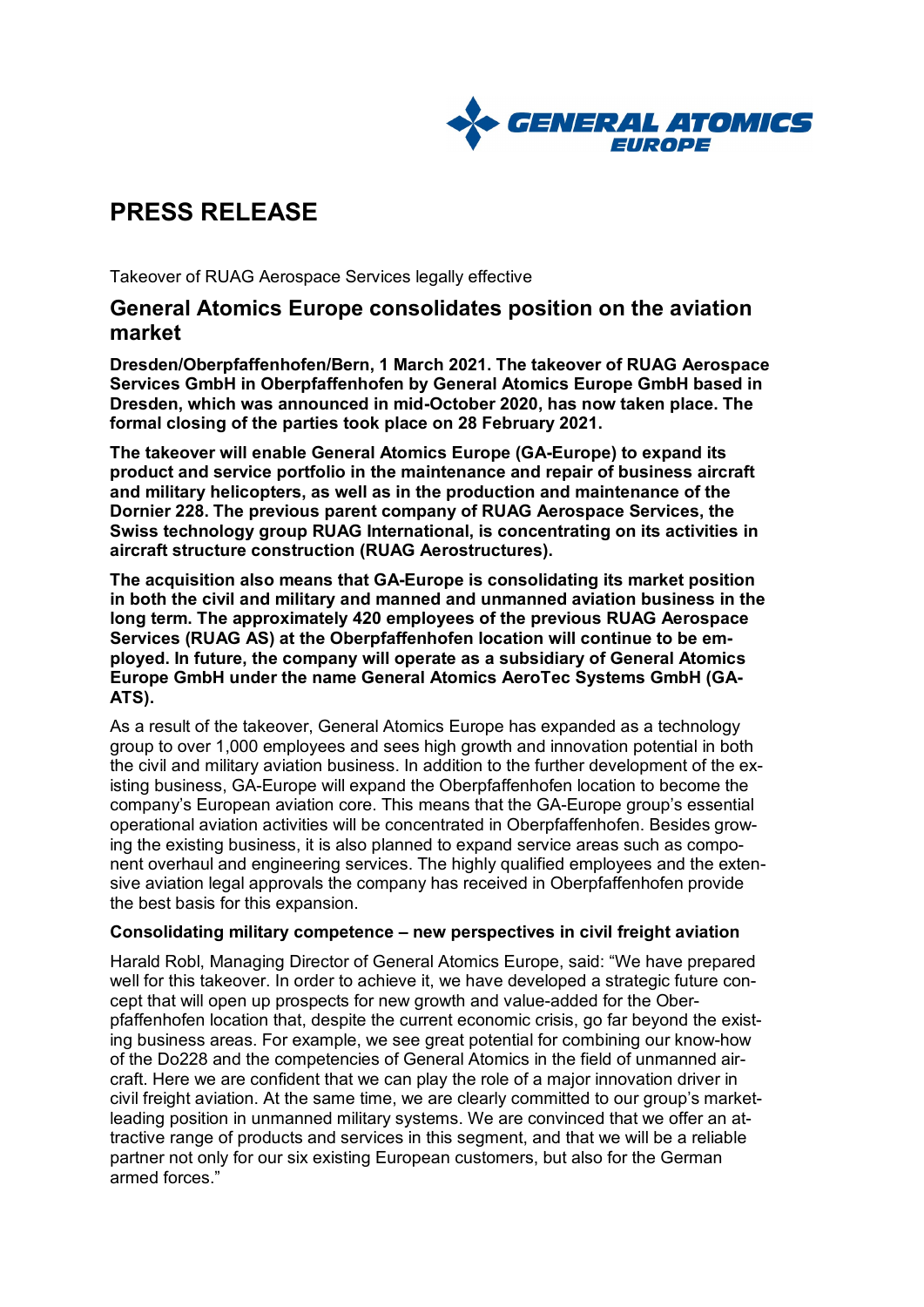

At the formal conclusion of the contract, GA-Europe Managing Director Harald Robl expressly thanked the Bavarian State Government for the constructive support during the takeover: "Our future concept for the Oberpfaffenhofen location met with an extremely positive response from the Bavarian Ministry of Economic Affairs immediately. We would particularly like to thank State Secretary Roland Weigert, who supported our plans for the further development of the site from the start on behalf of Minister Hubert Aiwanger and provided constructive assistance."

Felix Ammann, previous Managing Director of RUAG Aerospace Services GmbH, thanked the employees of RUAG Aerospace Services for the good cooperation. "RUAG AS has a highly competent and committed team. I would also like to thank you on behalf of RUAG International for your total commitment and excellent performance during the last 18 years and more. High-tech is and will remain at home here in Oberpfaffenhofen. We are very pleased to have found a strategic investor in General Atomics Europe, which has developed a convincing future concept for the location."

In addition to the takeover of RUAG AS, the GA-Europe Group has recently taken another step towards strengthening its aviation footprint in Europe with the European Regional Sustainment Network (ERSN), the group-wide network for supporting European customers. In future, this network will be managed from the GA-Europe Holding in Dresden with the aim of being able to meet the needs of European customers even better and, above all, even faster than before. The new location in Oberpfaffenhofen will also be included in these plans and make an increasing contribution.

#### *About General Atomics Europe*

*General Atomics Europe GmbH is a medium-sized service and consulting company headquartered in Dresden. It has stakes in nine subsidiaries with a total of around 1,000 employees. In addition to its business activities in the aviation sector, its range of services includes the modernization and maintenance of rail vehicles, the disposal of conventional ammunition and explosives, special construction services and environmental rehabilitation, engineering precast reinforced concrete parts, environmental monitoring and water technology.*

*Today's GA-Europe has its roots in the former Spezialtechnik Dresden GmbH, which was taken over in 1992 by the family-run US company General Atomics and has been consistently developed since then.*

*General Atomics is a global technology company headquartered in San Diego, California. It employs over 15,000 people. [www.ga-europe.com](http://www.ga-europe.com/)*

### *About RUAG International*

*RUAG International is a Swiss technology group focusing on the aerospace industry. The company has production sites in 14 countries and has four divisions, Space, Aerostructures, MRO International and Ammotec. RUAG International employs around 6,500 people, around two thirds of whom work outside Switzerland. [www.ruag.com.](http://www.ruag.com/)*

#### **Editorial Contact General Atomics Europe**

Carsten Deuster SKM Consultants GmbH Tel.: +49 (0)211-5579450